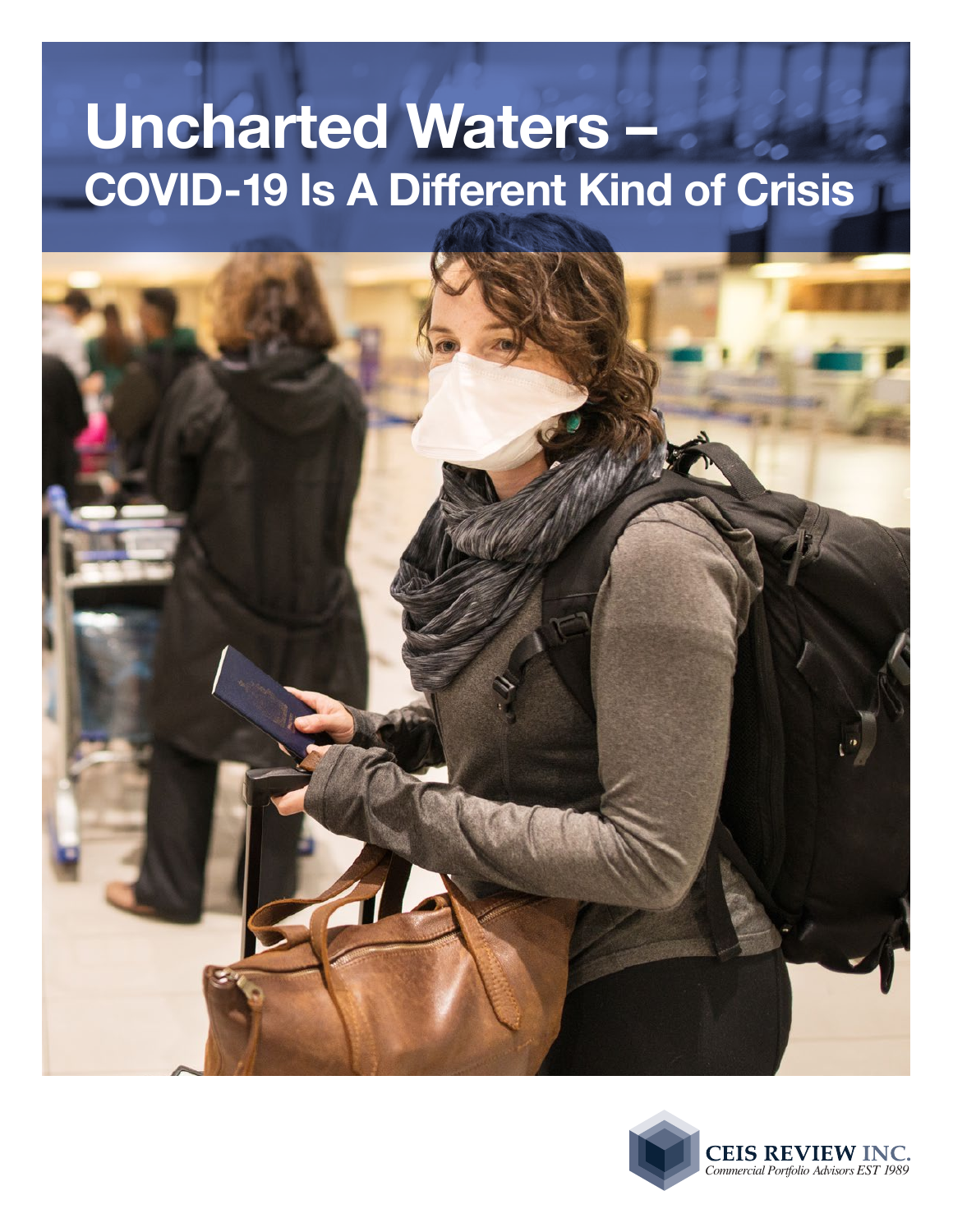



# Uncharted Waters – COVID-19 Is A Different Kind of Crisis

**Overview of Initial Impact. How Should Lenders Prepare?**

by John Weinshank, Executive Consultant at CEIS Review

Over the last few weeks, I've been researching the potential financial impact of the COVID-19 Pandemic and reflecting on the economic aftermath relative to previous crises. Although there are some commonalities in all crises (i.e. volatility, disruption), I believe that COVID-19 is profoundly different. The harsh reality is, with a few exceptions, the global economy to been put on pause. Despite the best efforts of governments, the cessation of economic activity will translate into signification production and job losses and consequently a sharp economic contraction, and for lenders, ultimately loan defaults.

Below I share some high-level summary insights and reflection on how credit professionals within US lending institutions can prepare to defend their portfolios against the forthcoming carnage from the COVID-19 Pandemic. Note that while the below analysis and discussion focuses primarily on the US market, it can also be applied internationally as the COVID-19 Pandemic is a global phenomenon.

Currently lenders are focused on business continuity planning, and at the top of that list is contingency funding and capital preservation. However, unlike previous crisis (i.e. 2008/2009 credit crisis) it is not an endogenous issue with financial institution but rather an exogenous shock to lenders customer base, which will ultimately result in impaired credit portfolios. Concurrently, lenders, are granting new credit, most significantly under government sanctioned programs (e.g. SBA/PPP), which will result in additional portfolio monitoring responsibilities.

Lenders are currently confronted with the daunting tasking of assessing current loan portfolios and providing assessments of probabilities of default over the next few cycles. The onset of the Q2 earnings season indicates that money center banks have already begun to take large provisions. For reference JPM Chase and Wells Fargo have already taken a \$6.8 bn and \$3.0 bn provisions for Q2 respectively, mainly linked to consumer lending activities. It is likely that increased provisions will follow once the assessment of commercial portfolios are complete and the destructive impact on client business is clearer. Further compounding the dilemma is the prolonged "borrower friendly" era of the past 9 years, characterized by low interest rates and looser structurers. In fact, according to the Federal Reserve Bank of St. Louis, from Mar 2011 to Mar 2020, the US experienced commercial and industrial loan growth of approximately \$1.38 trillion, or 114% credit growth.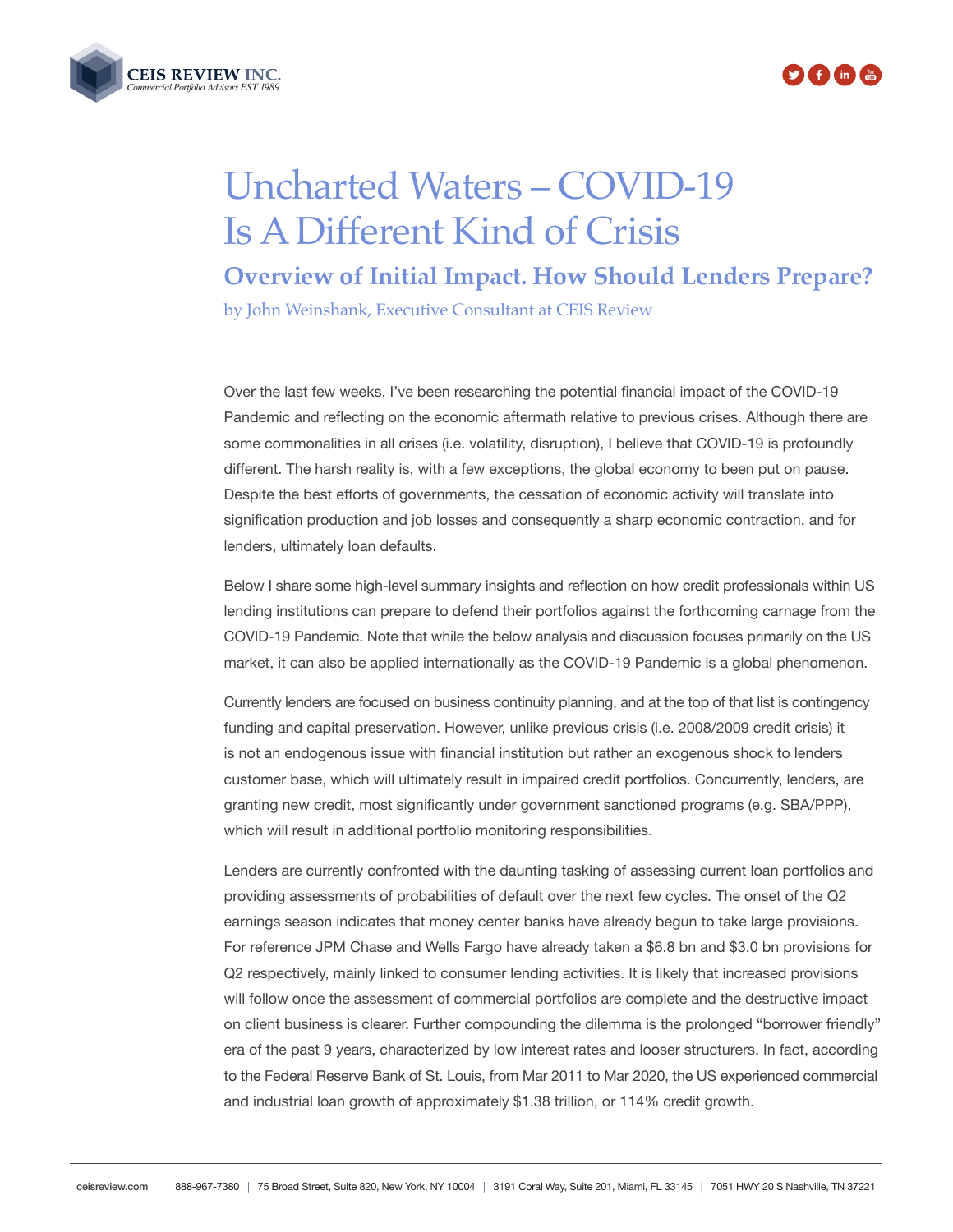



## MACRO ANALYSIS

During the global credit crisis, the US government stimulus measures were designed to bolster the banking system and unfreeze credit markets. While current stimulus measures are intended to grant borrowers liquidity lifelines and maintain employment. The immediate negative impact is significant and we can anticipate downward revisions the longer the economy is stalled. JPM Chase economists forecast an annual economic (GDP) contraction of 20% to 40% with Q2 unemployment increasing from 10% to 20%. A macroeconomic forecast can be utilized as an initial baseline that can be adjusted based on factors such as:

- n Industry/sector risk impact (see below) and
- Borrower specific financial strength/credit quality and
- Facility structure factors such as collateral/security, loan covenants and short-term maturity debt profile.

### SECTOR ANALYSIS

While from a macro perspective, there is nearly ubiquitous negative impact, lenders can make further adjustments to particularly hard-hit sectors. Below follows a summary of negatively affected sectors<sup>1</sup> including but not limited to:

#### **Travel Industry**

The industry has been battered and in the most detailed analysis of this article. Boeing was already under pressure due to safety issues with the 737 max model and now the outlook is made more dire with cancelled orders. The lack of demand due to significant reduction in travel applies to other aircraft manufacturers and the respective supply chain. Similarly results of bleak for airline companies, cruise ships, resorts and all that support the industry. Some harrowing albeit noteworthy figures to consider<sup>2</sup>:

- n Port Authority of NY/NJ cite passenger throughput is down 95% in NYC metropolitan airports for week of April 6, compared to 2019.
- Worldwide airline capacity down 73% with North America down 72%.
- **n** Only 6 out of a 242 delivered 'jumbo' Airbus 380 are still flying.
- n In the largest 25 US markets hotel occupancy was down 68.5%.
- On the bright side the US Government has approved a \$2.9 billion relief package.

1 Sources IBIS World, Bloomberg, Wall Street Journal. <sup>2</sup> Source: WSJ article 4/22/20, "The Devastated Travel Industry By The Numbers"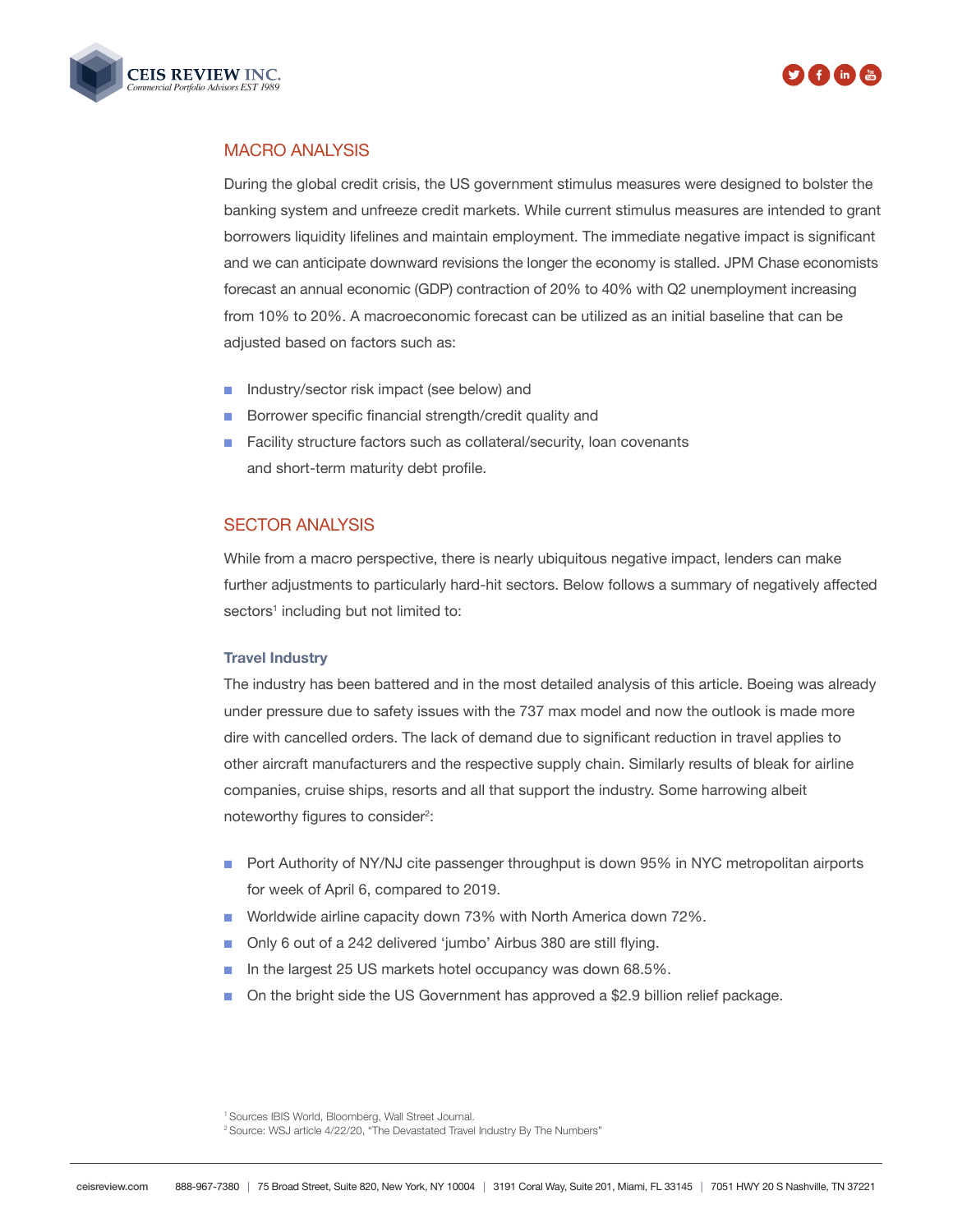



#### **Leisure and Entertainment**

Lenders who have exposure to professional sports franchises, theme parks, museums and event planning venues (i.e. weddings) and cinema companies will be exposed to lost revenues and consequently insufficient operating cash flow needed to service debt. An example from Hollywood, provides prospective. In February 1,091 movies were short while in March there were 0. On the flip side, the "house arrest" phenomenon has been a boon for all kinds of media as socially distancing consumers increase consumption.

#### **Public Sector/Governments**

Federal, local and state governments have been forced to increase funds and hence are experiencing massive budget deficits as a consequence of increased emergency spending (stimulus programs, unemployment insurance and pandemic assistance, etc.) combined with a sharp decline in tax revenues. Further hard hit, cash strapped states may have challenges finding continue support from the US Congress, with Senator McConnell open to idea of letting states file for bankruptcy. The Federal Government although highly leveraged with debt to GDP currently at 80% compared to 35% prior to the global financial, crisis, is still within a good position due to global demand for save haven assets. On a global scale central banks have pledged massive global funding support as evidenced by the World Bank pledging \$8 trillion in support, primarily directed towards lower income countries. Eventually these debts will come due and lenders exposed to the public sector may need to revise risk ratings on direct and contingent municipal, state and even sovereign exposures.

#### **Real Estate and Construction**

Mortgage forbearance and delayed rent will turn into loan modifications and defaults. The longer the shutdown the deeper the mountain of delayed debt service. Most of the initial issues will relate to properties are challenged to operate remotely (i.e. restaurants and bars, retailers, gyms, hair and nail salons, day care and non-essential medical offices (e.g. dentists). However, depending on the duration of shelter in place orders, corporate offices (many of which have remote capabilities) may seek to restructure leases as the paradigm shift to remote work with many commercial leases cancelled or downsized (e.g. international bank Standard Chartered has indicated that remote work may become permanent for many staff). According to CBRE, US office vacancy rates jumped 20 bps in Q1; the largest increase since 2010. Importantly this figure indicates the trend but not the magnitude of the impact on vacancy. Q2 data will be more telling yet based on the indicators, lenders can begin to asset impact of real estate exposures and revaluation of collateral (i.e. new appraisals).

Many construction projects will be delayed or perhaps even cancelled. Lender should expect cost overruns and project delays and look to structural enhancements such as pre-funded interest reserves and personal guarantees.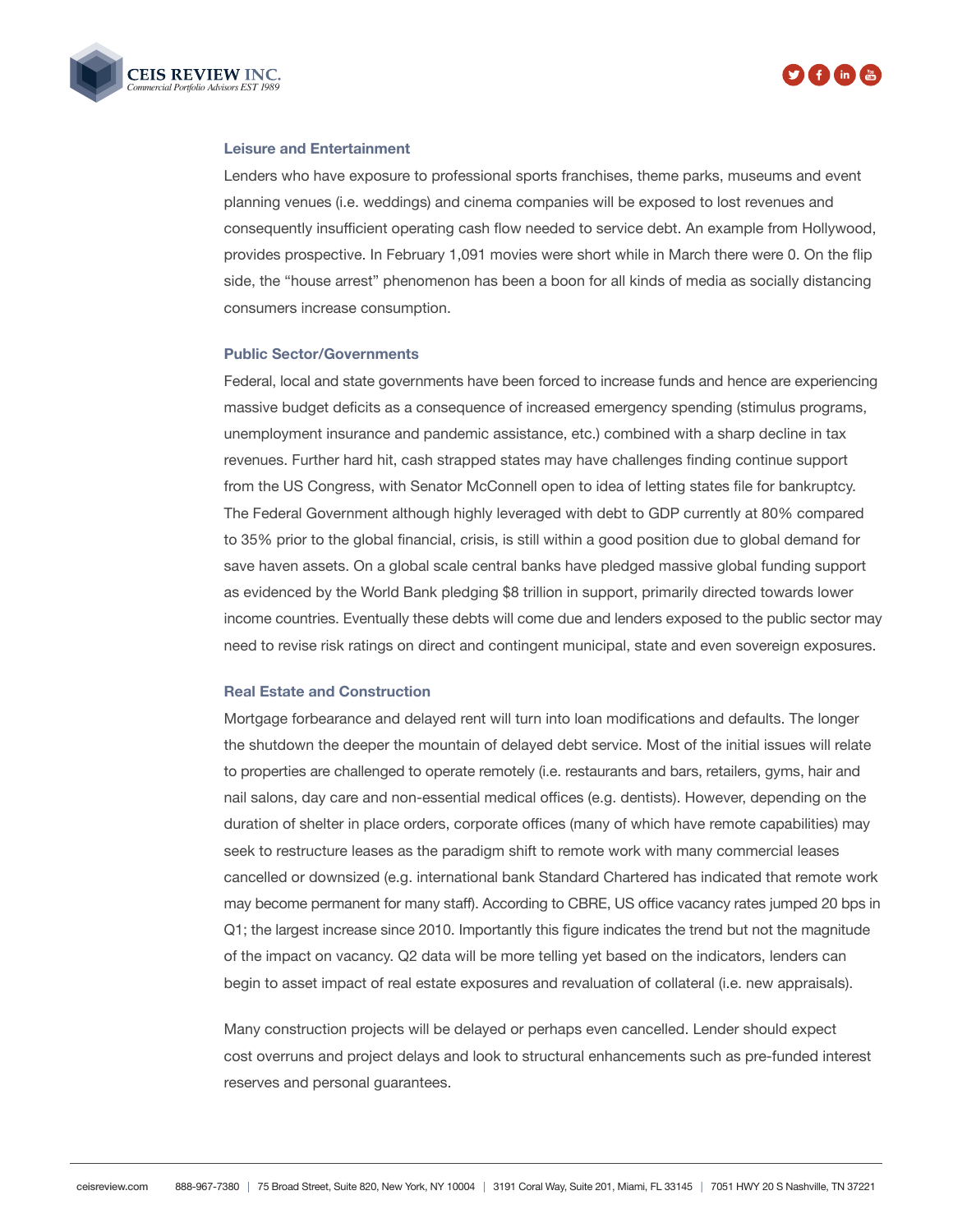



#### **Food Supply**

There have been reported incidents of contagion at food processing plants (Smithfield, Tyson, etc.) resulting in temporary plant closures, which has contributed to a supply chain disruption. Further, there are also demand shocks, such as school and restaurant closures, which have resulted in discarded supply of perishable goods (i.e. milk, fruit). On the other hand, stay at home orders have increased purchases at supermarkets. Lenders should respective borrower position within the food supply chain and impact on plant closures on operating productivity and where applicable (i.e. asset back loans) the valuation of collateral.

#### **Global Supply Chain**

On a broader context, lenders should consider its borrower's place within its respective global supply chains and the relative impact on operating performance. The China/US trade war was a precursor to the impact of supply chain disruption and reformation. Now in the wake of COVID-19 there is a perceived global movement for companies to diversify supply chains and lessen reliance on Chinese manufacturing. Lenders should examine borrower's supply chains, exposure to China, logistics disruption and impact on working capital efficiency ratios.

#### **Energy**

With prices at historical lows (i.e. recent occurrence of previously unconceivable negative WTI futures), inefficient producers and those without vertically integrated operations are in serious jeopardy and pose increased default risk. In fact, there has already been an initial wave of bankruptcy filings and expectation is for there to be many more. A lot of energy loan facilities have collateral in the form of production or reserves. As value of pledged collateral becomes sufficiently impaired, borrowers will need to "top up" collateral levels to remain in compliance. Those without sufficient unencumbered production will pushed into technical default.

#### **Retail**

The "Amazon impact" had already caused significant market share losses for retailers. Pouring gasoline on the fire, the Pandemic has forced retailers to close stores, and these closures can well become permanent. Affected retailer with adequate liquidity and capability to generate revenues through e-commerce may be able to weather the storm. After years of struggles, JC Penny has finally acquiesced to bankruptcy. COVID-19 was the final nail in its coffin. However, an encouraging sign is that below investment grade retailer, GAP recently tapped the capital markets for a \$2.25 billion issuance.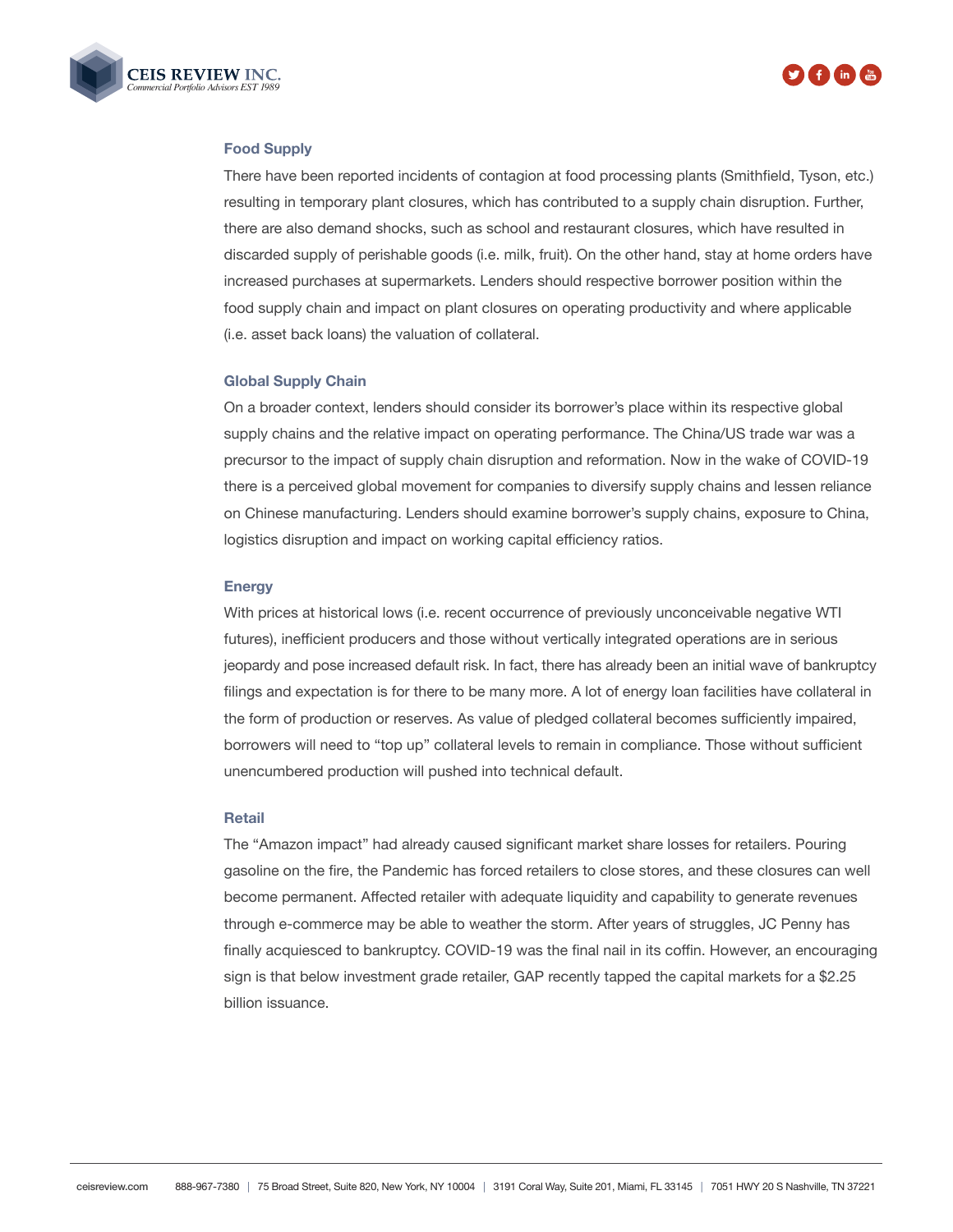



# PORTFOLIO MANAGEMENT TIPS

Based on macro and industry baseline adjustments, lenders can proactively update individual borrower and facility grades and make necessary provisions for the forecasted impact on individual borrower's credit quality. Some recommended guidelines include:

- **n** Engage with front line business development staff to expediently receive updated financial statements and projections.
- **n** Stress test financial statements, in particular cash flow generation to arrive at revised debt service capacity.
- **n** Appraise and revalue collateral (real estate, borrowing bases, etc.)
- **n** Test financial covenants and then evaluate borrower's capability to comply. For borrowers (there will be many) who are under pressure, in particular those in impacted sectors, it might be advisable to immediately begin restructuring discussions.

Currently it's a challenge to find optimism but here's a possible silver lining… Unlike the global financial crisis, lenders generally have sufficient capital to handle the initial impact of the Pandemic. The next challenge will be in assessing and monitoring the aftermath of COVID-19. Furthermore, unlike the global financial crisis, the downturn may not be as protracted and the severity of the decline may be countered by a sharp rally, a so called "V" based recovery.

Those lenders that carefully prepare may well weather this storm and actually benefit in the long term with improved borrower relationships and standing with regulators.

Sources: Research from Blackrock, Bloomberg, The Brookings Institute, Deloitte, IBIS World, PWC and the Wall Street Journal.